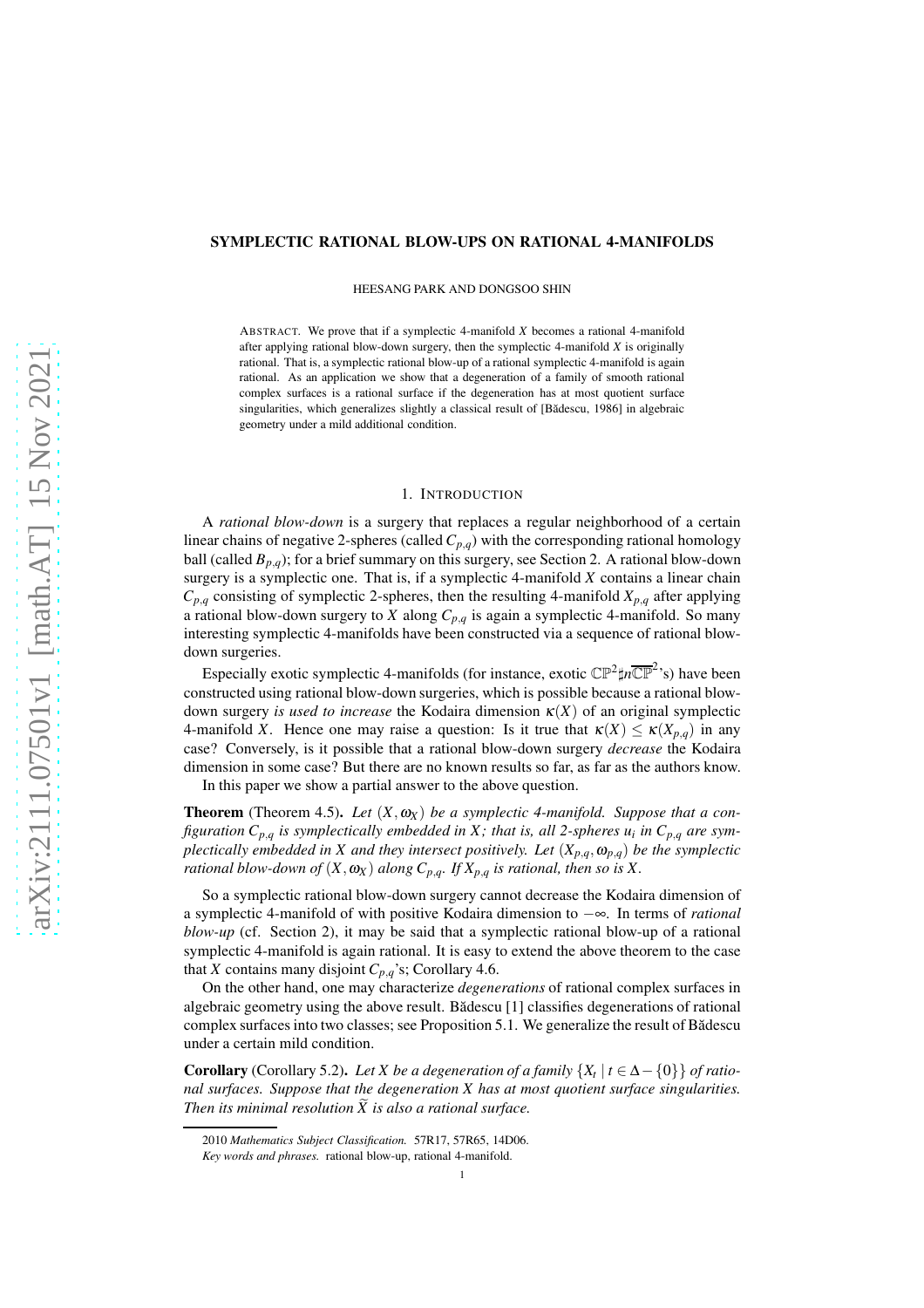#### 2 H. PARK AND D. SHIN

In Section [2](#page-1-0) we briefly review basics on rational blow-down surgery. We construct a special family of symplectic structures on certain symplectic 4-manifolds, which will be used in the proof of the main result Theorem [4.5](#page-4-0) given in Section [4.](#page-3-0) We discuss some open problem also in Section [4.](#page-3-0) Finally, we classify a degeneration of rational surfaces in Section [5.](#page-5-4)

Acknowledgements. Heesang Park was supported by Basic Science Research Program through the National Research Foundation of Korea (NRF) funded by the Ministry of Education: NRF-2021R1F1A1063959. Dongsoo Shin was supported by research fund of Chungnam National University in 2020. The authors would like to thank Korea Institute for Advanced Study for warm hospitality when they were associate members in KIAS.

## 2. THE RATIONAL BLOW-DOWN

<span id="page-1-0"></span>A *rational blow-down surgery* was developed by Fintushel–Stern [\[5\]](#page-6-0) and generalized by J. Park [\[11\]](#page-6-1). Let  $C_{p,q}$   $(1 \leq q \leq p)$  be a regular neighborhood of the linear chain of smooth 2-spheres  $u_i$  whose dual graph is

$$
\begin{array}{cccc}\n-b_1 & -b_2 & -b_{r-1} & -b_r \\
\hline\n\end{array}
$$

with

$$
\frac{p^2}{pq-1} = b_1 - \cfrac{1}{b_2 - \cfrac{1}{b_3 - \cfrac{1}{\ddots - \cfrac{1}{b_r}}}}
$$

for  $b_i > 2$  ( $1 \le i \le r$ ) in a smooth 4-manifold *X*. One the other hand, a rational homology ball  $B_{p,q}$  is a smooth 4-manifold with the lens space  $L(p^2, pq-1)$  as its boundary such that  $H_*(B_{p,q};\mathbb{Q}) \cong H_*(B^4;\mathbb{Q}).$ 

One may cut  $C_{p,q}$  from *X* and paste  $B_{p,q}$  along the boundary  $L(p^2, pq-1)$  so that one obtains a new smooth 4-manifold  $X_{p,q} = (X - C_{p,q}) \cup_{L(p^2,pq-1)} B_{p,q}$ . This surgery is called a *rational blow-down surgery* along *Cp*,*q*.

The surgery can be performed compatibly with a symplectic structure, provided that the 2-spheres  $u_i$  are symplectic submanifolds of *X*; Symington [\[12\]](#page-6-2). That is, if *X* is a symplectic 4-manifold and if each 2-spheres  $u_i$ 's in  $C_{p,q}$  are symplectic 2-spheres intersecting positively with each other, then one can glue  $B_{p,q}$  to  $X - C_{p,q}$  along  $\partial C_{p,q}$  so that the rational blow-down  $X_{p,q}$  is also a symplectic 4-manifold. Indeed such a cut-and-paste surgery can be performed in symplectic category for much general situations; See Park-Stipsicz [\[10\]](#page-6-3).

Conversely, suppose that a symplectic 4-manifold *Y* contains a rational homology ball *B*<sub>*p*</sub>,*q*. Then one can construct a new symplectic 4-manifold  $Y' = (Y - B_{p,q}) \cup_{L(p^2,pq-1)} C_{p,q}$ by replacing  $B_{p,q}$  with  $C_{p,q}$ , which is called a *symplectic rational blow-up surgery*.

#### 3. A SPECIAL SMOOTH FAMILY OF SYMPLECTIC STRUCTURES

We prove that there is a certain special smooth family of symplectic structures on a rationally blown-down 4-manifold that is rational.

<span id="page-1-1"></span>**Proposition 3.1.** Assume that  $X_{p,q}$  is rational and that  $K_{\omega_{p,q}} \cdot \omega_{p,q} \geq 0$ . Then there is *a* smooth family of symplectic structures  $\omega_t$  ( $t \in [0,1]$ ) on  $\overline{X}_{p,q}$  such that  $\omega_0 = \omega_{p,q}$  and  $K_{\omega_1} \cdot \omega_1 < 0.$ 

We first construct certain families of symplectic structures on  $X_{p,q}$  in Lemma [3.2.](#page-2-0) Since *X*<sub>*p*</sub>,*q* is assumed to be rational, there is a symplectic structure  $\tilde{\omega}$  on *X*<sub>*p*</sub>,*q* such that  $\tilde{K} \cdot \tilde{\omega} < 0$ by Proposition [4.1.](#page-3-1) For each  $t \in [0,1]$ , we define a closed 2-form  $\lambda(t)$  by

$$
\lambda(t) = (1-t)\omega_{p,q} + t\widetilde{\omega}.
$$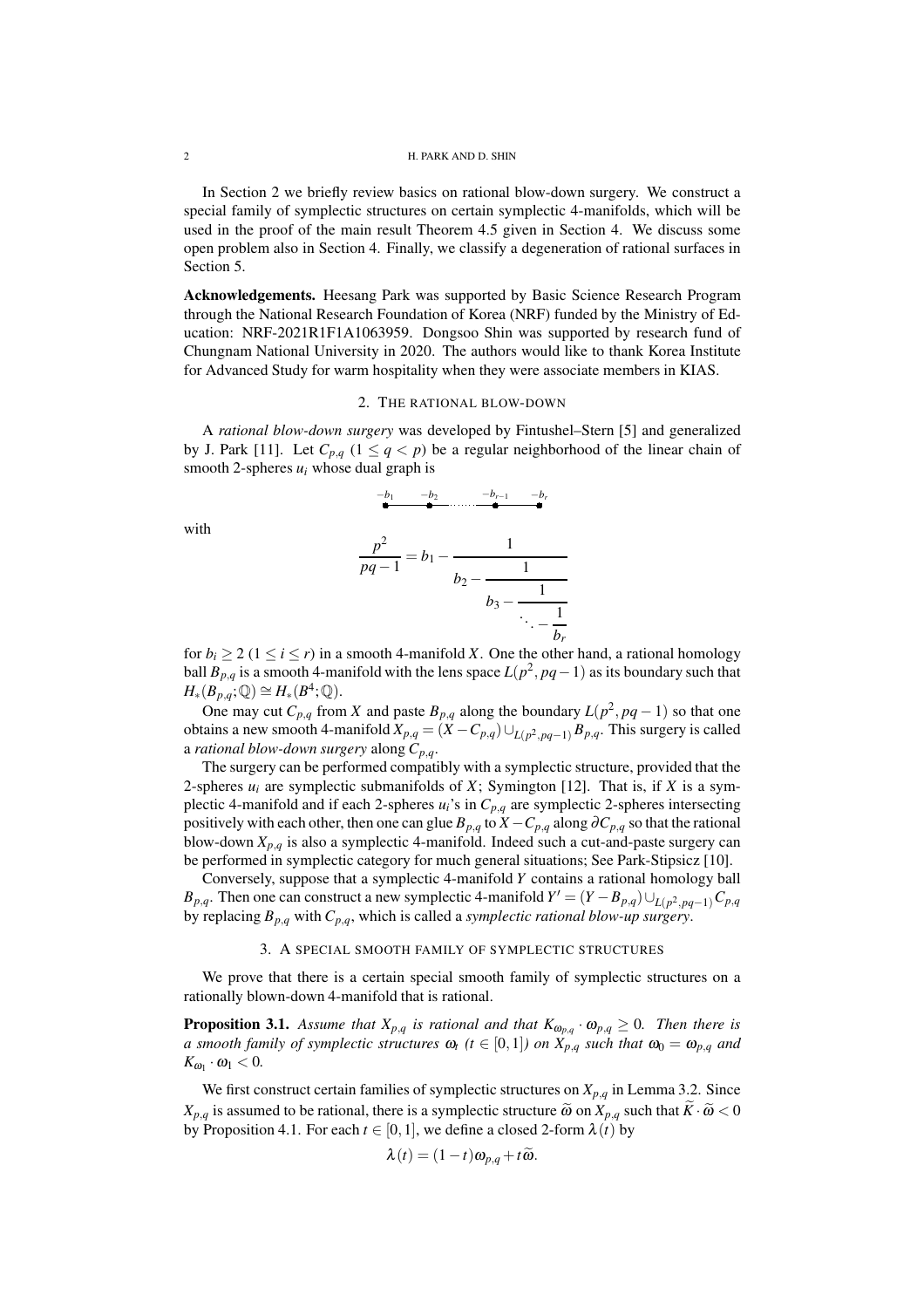The set of the closed 2-forms  $\lambda(t)$  forms a line segment in the space of closed 2-forms  $\Omega^2(X_{p,q})$  on  $X_{p,q}$ , which is denoted by

$$
L_{\lambda} = \{ \lambda(t) \mid 0 \leq t \leq 1 \}.
$$

We denote by  $\theta(t) = [\lambda(t)]$  the cohomology class of  $\lambda(t)$  in  $H^2(X_{p,q}; \mathbb{R})$ .

<span id="page-2-0"></span>**Lemma 3.2.** *There is an increasing sequence*  $0 = t_0 < t_1 < \cdots < t_k < t_{k+1} = 1$  *and, for each i* = 0,...,*k*, there is a family of symplectic structures  $\eta_i(s)$  ( $t_i \leq s \leq t_{i+1}$ ) such that

- *(i)*  $\eta_i(s)$  *varies smoothly on*  $s \in [t_i, t_{i+1}]$ *,*
- $(iii)$   $[\eta_i(s)] = \theta(s)$  for all  $s \in [t_i, t_{i+1}],$
- *(iii) in particular,*  $\eta_0(0) = \omega_{p,q}$ *.*
- $(iv) K_{\eta_k(1)} \cdot \eta_k(1) < 0$

*Proof.* Fix  $t \in [0,1]$ . One may choose an exact form  $d\alpha(t)$  such that  $\lambda(t) + d\alpha(t)$  is a symplectic form which is cohomologous to  $\lambda(t)$ ; that is,  $[\lambda(t) + d\alpha(t))] = [\lambda(t)] = \theta(t)$ . In particular, we take  $d\alpha(0)$  by  $d\alpha(0) = 0$  because  $\lambda(0) = \omega_{p,q}$  is already a symplectic form. We then translate the line  $L_{\lambda}$  parallelly by  $d\alpha(t)$  so that we get another line segment in  $Ω<sup>2</sup>(X<sub>p,q</sub>)$ :

$$
L_{\lambda}+d\alpha(t)=\{\lambda(s)+d\alpha(t)\mid 0\leq s\leq 1\}.
$$

For  $s \in [0,1]$ , let  $\eta(s) = \lambda(s) + d\alpha(t)$ . Notice that the space of symplectic forms on *X*<sub>*p*,*q*</sub> is open in  $Ω<sup>2</sup>(X<sub>p,q</sub>)$ ; cf. Li [\[9,](#page-6-4) Lemma 2.2]. So there is an open neighborhood of the symplectic form  $\eta(t)$  in  $\Omega^2(X_{p,q})$  which consists only of symplectic forms on  $X_{p,q}$ . Therefore, since  $\eta(t)$  is a symplectic form, a small segment containing  $\eta(t)$  (say  $\Omega(t)$ ) of the line  $L_{\lambda} + d\alpha(t)$  is contained in the open neighborhood. Explicitly, there is a positive number  $\varepsilon_t$  and an open interval  $I(t) \subset [0,1]$  such that  $\eta(s)$  is a symplectic form for any *s* ∈ *I*(*t*), where *I*(*t*) is defined by *I*(*t*) = (*t* −  $\varepsilon$ <sub>*t*</sub>,*t* +  $\varepsilon$ <sub>*t*</sub>) for *t*  $\neq$  0; or *I*(0) = [0, $\varepsilon$ <sub>0</sub>); or  $I(1) = (1 - \varepsilon_1, 1]$ . We then define explicitly  $\Omega(t)$  again by

$$
\Omega(t) = \{ \eta(s) \in L_{\lambda} + d\alpha(t) \mid s \in I(t) \}.
$$

Then  $\Omega(t)$  is a family of symplectic forms  $\eta(s)$  varying smoothly on  $s \in I(t)$  such that  $[\eta(s)] = \theta(s).$ 

However the unit interval [0,1] is compact. So there are finitely many intervals  $I(t)$ 's that cover [0, 1]. Hence one may choose an increasing finite sequence  $0 = t_0 < t_1 < \cdots <$  $t_k < t_{k+1} = 1$  such that each interval  $[t_i, t_{i+1}]$   $(i = 0, \ldots, k)$  is contained in an interval  $I(t)$ for some *t*. In particular, we may choose  $t_1$  and  $t_k$  so that  $[t_0, t_1] \subset I(0)$  and  $[t_k, t_{k+1}] \subset I(1)$ , respectively. For each interval  $[t_i, t_{i+1}]$ , we choose only one such interval  $I(t)$ . Obviously, we choose *I*(0) for  $[t_0, t_1]$  and *I*(1) for  $[t_k, t_{k+1}]$ . We then define a subfamily  $\Omega_i$  of  $\Omega(t)$  by

$$
\Omega_i = \{ \eta(s) \in \Omega(t) \mid s \in [t_i, t_{i+1}] \}.
$$

We denote a symplectic form  $\eta(s) \in \Omega_i$  by  $\eta_i(s)$ . Then  $\eta_i$  is the desired family; that is, each  $\eta_i(s)$  is a symplectic form that varies smoothly on  $s \in [t_i, t_{i+1}]$  such that  $[\eta_i(s)] = \theta(s)$ for all  $s \in [t_i, t_{i+1}]$ . ,*ti*+1].

<span id="page-2-1"></span>**Lemma 3.3.** *Two symplectic forms*  $\eta_i(t_{i+1})$  *and*  $\eta_{i+1}(t_{i+1})$  *in Lemma* [3.2](#page-2-0) *are symplectictomorphic. That is, there exists a orientation-preserving diffeomorphism*  $\phi$ :  $X_{p,q} \to X_{p,q}$ *such that*  $\phi^*(\eta_{i+1}(t_{i+1})) = \eta_i(t_{i+1}).$ 

*Proof.* This lemma is a simple consequence of the well-known fact that two cohomologous symplectic forms on a *rational* 4-manifolds are symplectomorphic (cf. Li [\[9,](#page-6-4) Theorem 3.18]).  $\square$ 

The symplectic structures in Proposition [3.1](#page-1-1) may be constructed by gluing piece by piece the symplectic structures in Lemma [3.2.](#page-2-0) Recall that two symplectic forms are *deformations equivalent* if they are connected by a smooth path of symplectic forms and the deformation equivalence relation is an equivalence relation; cf. Li [\[9,](#page-6-4) p.4].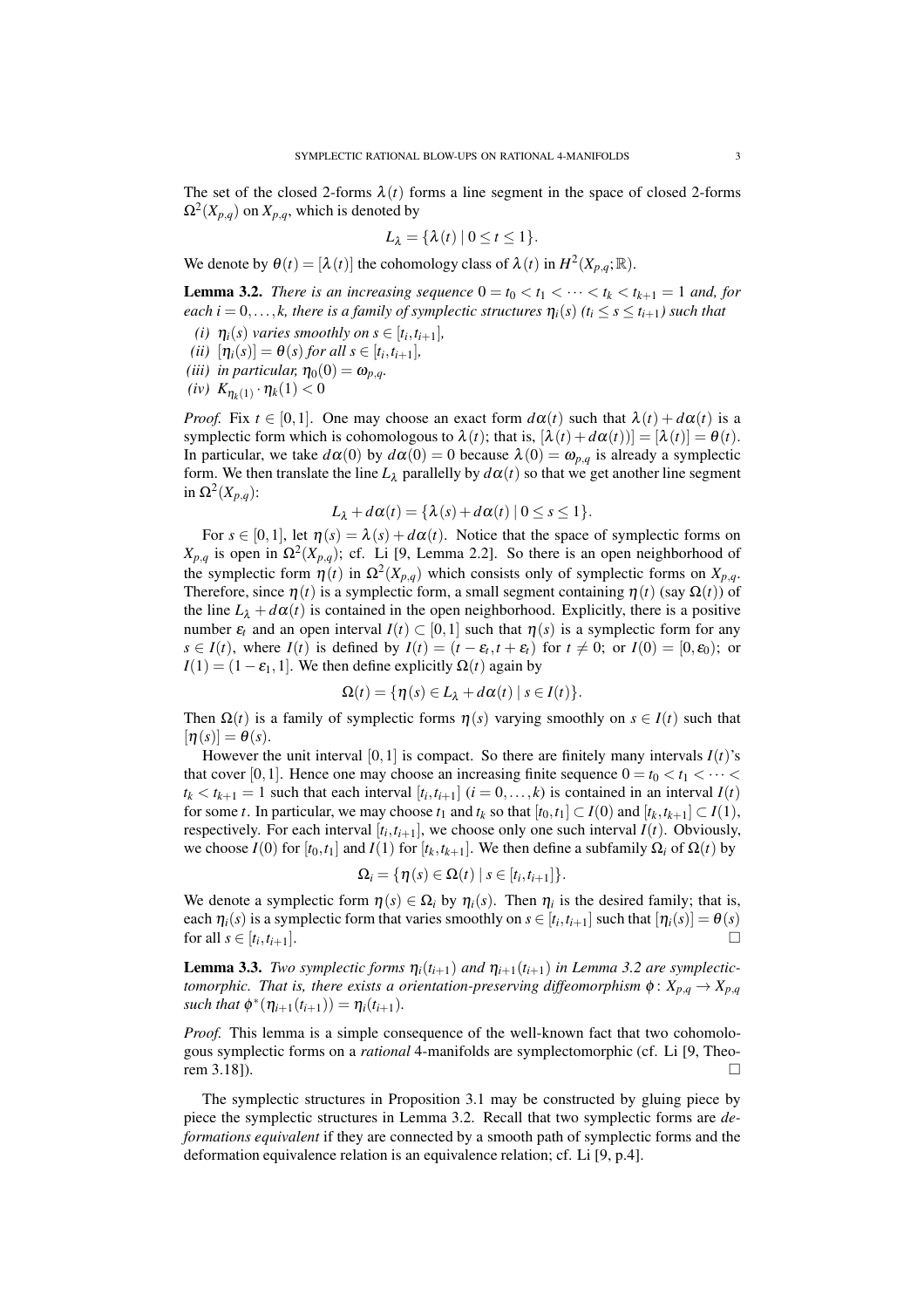*Proof of Proposition [3.1.](#page-1-1)* We would like to construct a smooth family <sup>ω</sup>*<sup>t</sup>* of symplectic structures on  $X_{p,q}$  starting with  $(X_{p,q}, \omega_{p,q})$  and ending with  $(X_{p,q}, \omega_1)$  with  $K_{\omega_1} \cdot \omega_1 < 0$ .

By Lemma [3.2,](#page-2-0) for each  $t_i \le t \le t_{i+1}$ , there is a smooth family of symplectic structures  $\beta_i(t)$  such that  $\beta_j(t_j) = \eta_j(t_j)$  and  $\beta_j(t_{j+1}) = \eta_j(t_{j+1})$ . By Lemma [3.3,](#page-2-1) there exists a orientation-preserving diffeomorphism  $\phi_j: X_{p,q} \to X_{p,q}$  such that  $\phi_j^*(\eta_j(t_j)) = \eta_{j-1}(t_j)$ . That is,  $(\phi_j^{-1})^*(\eta_{j-1}(t_j)) = \eta_j(t_j)$ . In particular,  $(\phi_1^{-1})^*(\beta_0(0))$  is deformation-equivalent to  $(\phi_1^{-1})^*(\beta_0(t_1)) (= \eta_1(t_1))$  along  $(\phi_1^{-1})^*(\beta_0(t))$ . Therefore  $(\phi_1^{-1})^*(\eta_0(0))$  is deformationequivalent to  $(\phi_1^{-1})^*(\eta_0(t_1)) (= \eta_1(t_1))$  along  $(\phi_1^{-1})^*(\beta_0(t))$  ( $t_0 \le t \le t_1$ ) and  $\eta_1(t_1)$  is deformation-equivalent to  $\eta_1(t_2)$  along  $\beta_1(t)$  ( $t_1 \le t \le t_2$ ). Since the deformation-equivalent relation is an equivalence relation, we have

$$
(\phi_1^{-1})^*(\eta_0(0)) \sim \eta_1(t_2)
$$

where ∼ means that they are deformation-equivalent.

Repeat this argument, we may conclude that there is an orientation-preserving diffeomorphism  $\Phi^{-1}$ :  $X_{p,q} \to X_{p,q}$  (that is given by the composition of  $\phi_j^{-1}$ 's) such that  $(\Phi^{-1})^*(\eta_0(0))$  is deformation-equivalent to  $\eta_k(1)$ . Set  $\omega_1 = \Phi^*(\eta_k(1))$ . Then  $\eta_0(0) (=$  $ω_{p,q}$ ) is deformation-equivalent to  $ω_k$ . Since  $K_{\eta_k(1)} \cdot \eta_k(1) < 0$ , we have  $K_{ω_1} \cdot ω_1 < 0$  as  $\overline{\text{desired}}$ .

# <span id="page-3-0"></span>4. RATIONAL SYMPLECTIC 4-MANIFOLDS AFTER RATIONAL BLOW-DOWN **SURGERIES**

We prove that if a symplectic 4-manifold *X* becomes a rational 4-manifold after applying a symplectic rational blow-down surgery, then *X* is originally rational; Theorem [4.5.](#page-4-0) In order to show rationality, we apply the following well-known fact:

<span id="page-3-1"></span>Proposition 4.1 (McDuff-Salamon [\[6,](#page-6-5) Corollary 1.4]). *Let X be a minimal symplectic* 4-manifold with  $b_2^+=1$ . The following are equivalent.

- *(a)* The 4-manifold X admits a symplectic structure  $\omega$  with  $K \cdot \omega < 0$ .
- *(b) The 4-manifold X is either rational or ruled.*

The above Proposition [4.1](#page-3-1) extends to the non-minimal case. Then the last condition (ii) in the above proposition reads as follows: The 4-manifold *X* is a blow up of a rational (or ruled) 4-manifold.

<span id="page-3-2"></span>**Proposition 4.2** (Gay-Stipsicz [\[7,](#page-6-6) Lemma 3.3]). *Suppose that the bilinear form*  $\langle x, y \rangle$  *is given by the negative definite symmetric matrix Q with only nonnegative off-diagonals in the basis*  ${E_i}$ *. If for a vector x the inequalities*  $\langle x, E_i \rangle \leq 0$   $(i = 1, \ldots, n)$  are all satisfied, *then all coordinates of x are nonnegative.*

As a simple application:

<span id="page-3-3"></span>**Lemma 4.3.** Let P be a negative definite  $n \times n$  matrix. Let x be a  $n \times 1$  column matrix with *x* ≥ 0*, that is, all of entries of x are non-negative. Then P*−<sup>1</sup> *x* ≤ 0*, that is, all entries of P* −1 *x are non-positive.*

*Proof.* We define a bilinear form  $\langle x, y \rangle$  by  $\langle x, y \rangle = x^t P y$ . Let  $E_i^*$  be the *i*-th column of the matrix  $-P^{-1}$ . Then  $\langle E_i^*, E_j \rangle = -\delta_{ij}$  for all  $j = 1, ..., n$  because  $(-P^{-1})P = -I_n$ . By Propostion [4.2,](#page-3-2) all cooordinates of  $E_i^*$  are nonnegative. Hence all entries of  $P^{-1}$  are nonpositive. So if  $x \ge 0$ , then  $P^{-1}x \le 0$ , as asserted.

**Proposition 4.4** (J. Park [\[11,](#page-6-1) p.365]). Let P be the plumbing matrix for  $C_{p,q}$  with respect *to the basis*  $\{u_i\}$ . Then the intersection form on  $H^2(C_{p,q};{\mathbb Q})$  with respect to the dual basis  ${r_i}$  *(i.e.,*  $\langle r_i, u_j \rangle = \delta_{ij}$ *) is given by Q* :=  $(r_i \cdot r_j) = P^{-1}$ *.*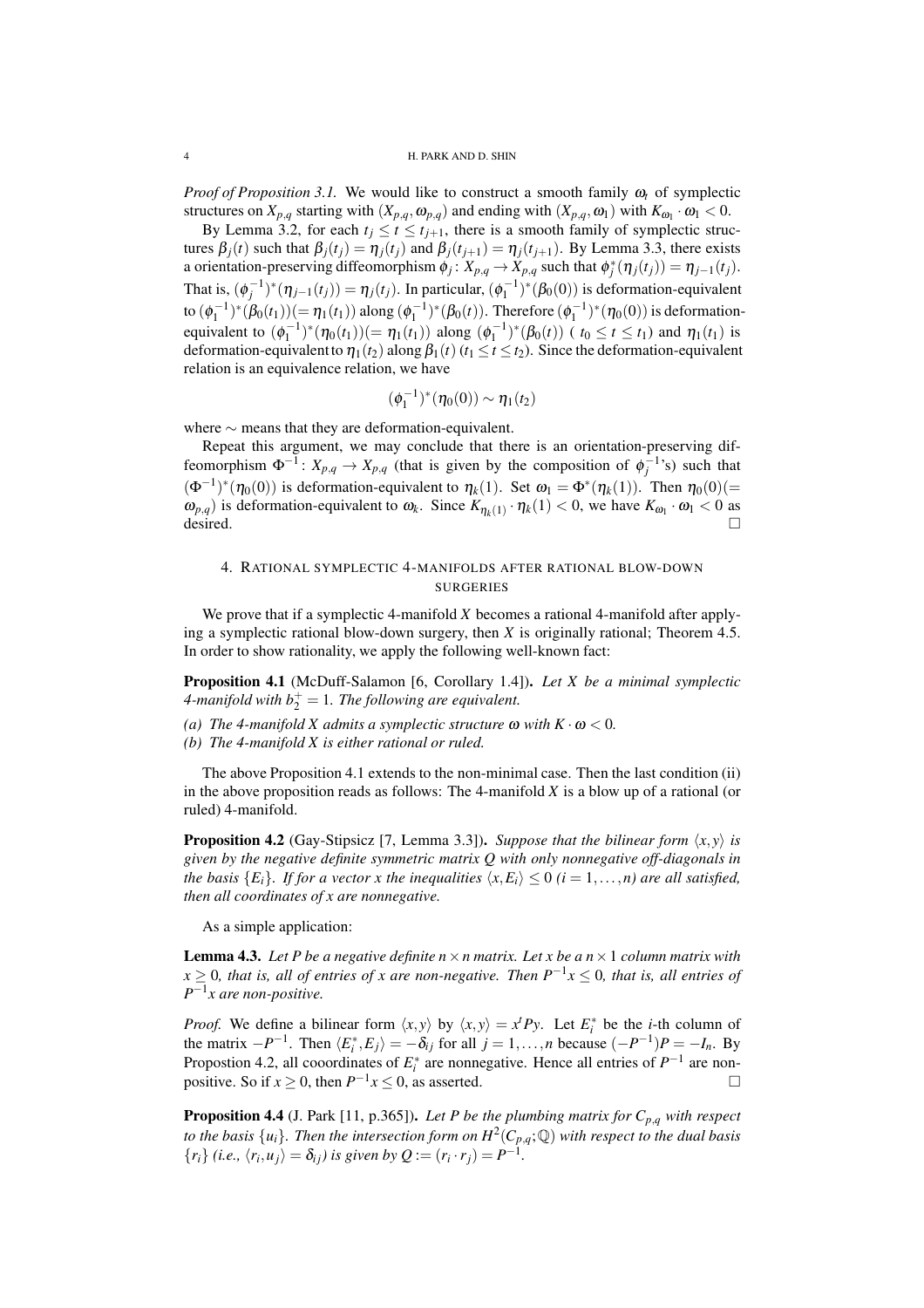<span id="page-4-0"></span>**Theorem 4.5.** *Let*  $(X, \omega_X)$  *be a symplectic 4-manifold. Suppose that a configuration*  $C_{p,q}$  *is symplectically embedded in X ; that is, all 2-spheres u<sup>i</sup> in Cp*,*<sup>q</sup> are symplectically embedded in X and they intersect positively. Let*  $(X_{p,q}, \omega_{p,q})$  *be the symplectic rational blow-down of*  $(X, \omega_X)$  *along*  $C_{p,q}$ *. If*  $X_{p,q}$  *is rational, then so is* X.

*Proof.* By perturbing the almost complex structure *J* on *X* if necessary, we may assume that all  $u_i$ 's in  $C_{p,q}$  are pseudoholomorphic curves. Since  $B_{p,q}$  is a rational homology ball, we have

$$
K_X\cdot \omega_X=K_{X_{p,q}}\cdot \omega_{p,q}+K_X|_{C_{p,q}}\cdot \omega_X|_{C_{p,q}}.
$$

We first show that

<span id="page-4-3"></span>
$$
K_X|_{C_{p,q}} \cdot \omega_X|_{C_{p,q}} \le 0 \tag{4.1}
$$

Notice that  $K_X|_{C_{p,q}} = \sum (K_X \cdot u_i)r_i$  and  $\omega_X|_{C_{p,q}} = \sum (\omega_X \cdot u_i)r_i$ . Since each  $u_i$  is a pseudoholomorphic curve, the adjunction inequality holds for  $u_i$ ; hence we have

<span id="page-4-1"></span>
$$
K_X \cdot u_i = -2 - u_i^2 \ge 0 \tag{4.2}
$$

On the other hand,  $\omega_X \cdot u_i (= \int_{u_i} \omega_X)$  is the area of  $u_i$  in *X*; hence we also have

<span id="page-4-2"></span>
$$
\omega_X \cdot u_i > 0 \tag{4.3}
$$

Note that

$$
K_X|_{C_{p,q}} \cdot \omega_X|_{C_{p,q}} = \left(\sum (K_X \cdot u_i)r_i\right) P^{-1}\left(\sum (\omega_X \cdot u_j)r_j\right)
$$

By Lemma [4.3,](#page-3-3)  $P^{-1}r_j \le 0$ . Then  $r_iP^{-1}r_j \le 0$ . Therefore it follows by Equations [\(4.2\)](#page-4-1) and [\(4.3\)](#page-4-2) that  $K_X|_{C_{p,q}} \cdot \omega_X|_{C_{p,q}} \leq 0$ , as asserted.

*Case 1*:  $K_{X_{p,q}} \cdot \omega_{p,q} < 0$ .

By Equation [\(4.1\)](#page-4-3), we have  $K_X \cdot \omega_X < 0$ . Hence *X* is rational by Proposition [4.1.](#page-3-1)

*Case 2*:  $K_{X_{p,q}} \cdot \omega_{p,q} \geq 0$  although  $X_{p,q}$  is rational.

By Proposition [3.1,](#page-1-1) there is a smooth family of symplectic structures  $\omega_t$  ( $t \in [0,1]$ ) on  $X_{p,q}$  such that  $\omega_0 = \omega_{p,q}$  and  $K_1 \cdot \omega_1 < 0$ .

Let  $X_0 = X_{p,q} - B_{p,q}$ . Then  $X_{p,q} = X_0 \cup_{\partial B_{p,q}} B_{p,q}$ , where  $\partial B_{p,q}$  is the Lens space  $L(p^2, pq - q)$ 1). One may stretch the attachment part  $L(= L(p^2, pq-1))$  out; that is,

$$
X_{p,q} = X_0 \bigcup_{L \times \{0\}} (L \times [0,1]) \bigcup_{L \times \{1\}} B_{p,q}.
$$

We define a symplectic structure  $\overline{\omega}$  on  $X_{p,q}$  as follows: For a point  $x \in X_{p,q}$ ,

$$
\overline{\omega}_x = \begin{cases}\n(\omega_0)_x & \text{if } x \in B_{p,q}, \\
(\omega_t)_x & \text{if } x \in L \times (0,1), \\
(\omega_1)_x & \text{if } x \in X_0\n\end{cases}
$$

If necessary, one can deform the above  $\overline{\omega}$  slightly so that  $\overline{\omega}$  varies smoothly. With this new symplectic structure  $\overline{\omega}$  on  $X_{p,q}$ , the boundary  $\partial B_{p,q}$  has a Milnor fillable contact structure. Furthermore note that

$$
\overline{K}\cdot\overline{\omega}<0,
$$

where  $\overline{K}$  is the canonical class on  $X_{p,q}$  associated to the symplectic structure  $\overline{\omega}$ . Indeed,  $X_{p,q} - X_0 (= (L \times [0,1]) \bigcup_{L \times \{1\}} B_{p,q})$  is diffeomorphic to a rational homology ball  $B_{p,q}$ . So we have

$$
\overline{K}\cdot\overline{\omega}=K_1|_{X_0}\cdot\omega_1|_{X_0}=K_1\cdot\omega_1<0.
$$

We can apply a symplectic rational blow-up to *Xp*,*<sup>q</sup>* because ∂*Bp*,*<sup>q</sup>* has a Milnor fillable contact structure so that we get a symplectic 4-manifold X'. Since  $\overline{K} \cdot \overline{\omega} < 0$ , it is the same situation as Case (1); hence,  $X'$  is rational. Therefore  $X$  is also rational because  $X$  is diffeomorphic to *X* ′ .

It is not difficult to generalize the above theorem to the case that *X* has multiple  $C_{p,q}$ 's.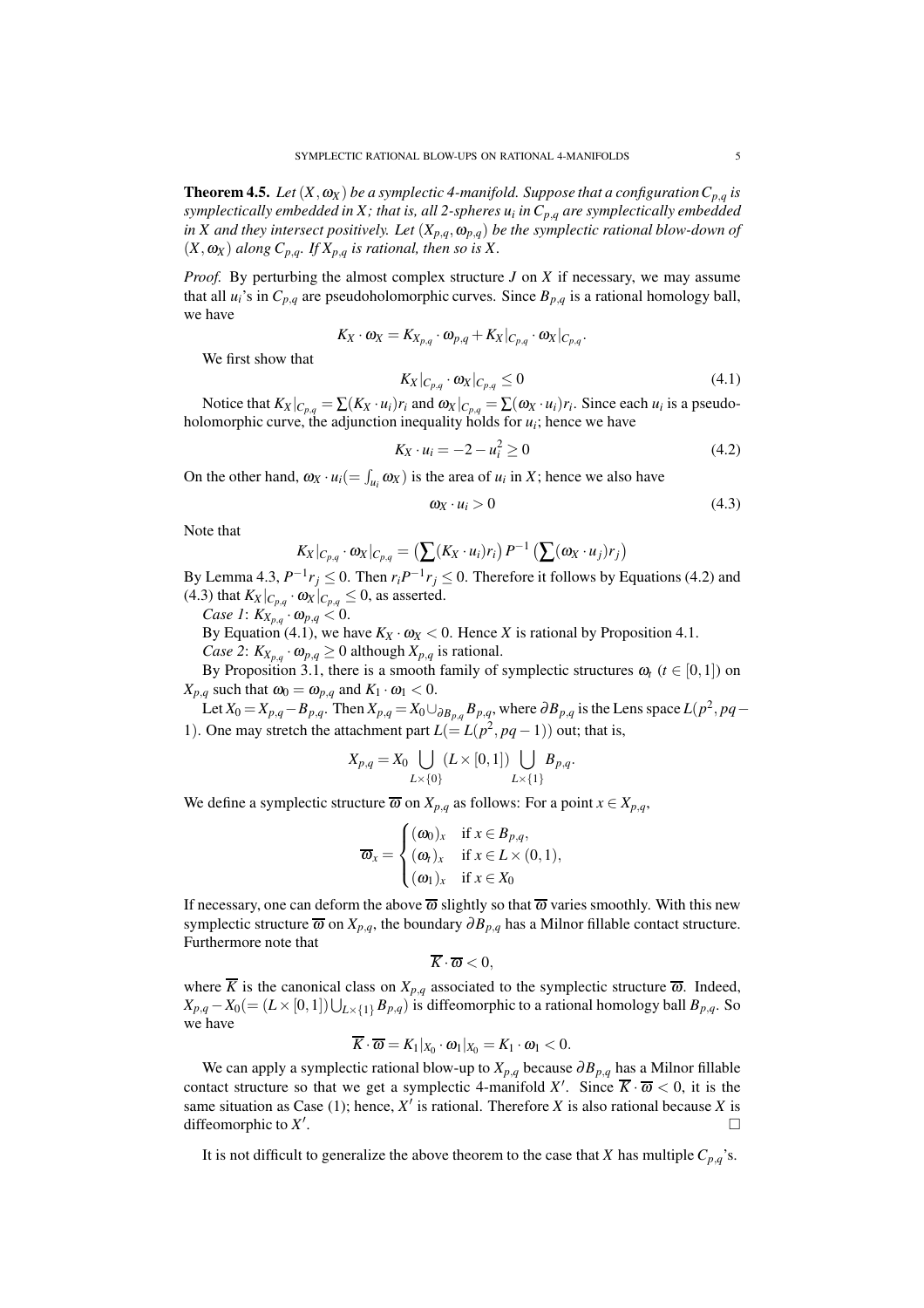#### 6 H. PARK AND D. SHIN

<span id="page-5-0"></span>**Corollary 4.6.** *Let*  $(X, \omega_X)$  *be a symplectic 4-manifold. Suppose that* X *contains disjoint symplectic Cp*,*q's for various p*,*q's. If the symplectic rational blow-down Y of X along the*  $C_{p,q}$ <sup>'s</sup> is a rational symplectic 4-manifold, then X is originally rational.

Remark 4.7. It may be said that a symplectic rational blow-up of a rational symplectic 4-manifold is again a rational symplectic 4-manifold.

**Remark 4.8.** A cyclic quotient surface singularity of type  $\frac{1}{p^2}(1, pq-1)$  (which is called a *singularity of class T*) has a Milnor fiber diffeomorphic to *Bp*,*q*. So a rational blow-down surgery may be regarded as a surgery that replaces a regular neighborhood of the collection of the exceptional 2-spheres of the cyclic quotient surface singularity of type  $\frac{1}{p^2}(1, pq-1)$ with its Milnor fiber diffeomorphic to  $B_{p,q}$ .

# 5. DEGENERATIONS OF RATIONAL COMPLEX SURFACES

<span id="page-5-4"></span>Let  $X$  be a normal projective surface over  $C$ . Suppose that there is a flat deformation *f* :  $\mathcal{X} \to \Delta$  of *X* over a small disk  $\Delta = \{t \in \mathbb{C} \mid |t| < \varepsilon\}$  such that *X* is the special fiber  $X_0(=f^{-1}(0))$  and a general fiber  $X_t = f^{-1}(t)$   $(t \neq 0)$  is a smooth surface. In such a situation *X* is called a *degeneration* of the family  $\{X_t | t \in \Delta - \{0\}\}\$ .

Bădescu [\[1\]](#page-5-1) characterizes a degeneration of a family of rational surfaces:

<span id="page-5-2"></span>**Proposition 5.1** (Bădescu [\[1,](#page-5-1) Theorem 1]). *Let X be a degeneration of a family*  $\{X_t | t \in$  $\Delta - \{0\}$ }. Assume that  $X_t$  is a smooth rational surface with  $b_2(X_t) \leq 10$  for some (and *hence, for all) t*  $\in \Delta - \{0\}$ *). Let*  $\widetilde{X}$  *is the minimal resolution of X. Then either (a)*  $\widetilde{X}$  *is a rational surface and X contains at most rational singularities; or (b)*  $\widetilde{X}$  *is a ruled surface with irregularity q* > 0 *and X contains precisely one non-rational singular point.*

Applying Theorem [4.5](#page-4-0) (or Corollary [4.6\)](#page-5-0), one may generalize Bădescu's result without the hypothesis on the second Betti number of general fibers  $X_t$ , but, under some additional mild condition on the central fiber  $X_0$ .

<span id="page-5-3"></span>**Corollary 5.2.** Let *X* be a degeneration of a family  $\{X_t | t \in \Delta - \{0\}\}\$  of rational sur*faces. Suppose that the degeneration X has at most quotient surface singularities. Then its minimal resolution*  $\widetilde{X}$  *is also a rational surface.* 

*Proof.* Topologically, a general fiber *X<sup>t</sup>* is diffeomorphic to the symplectic 4-manifold constructed from the minimal resolution  $\ddot{X}$  by replacing small neighborhoods of the collection of the exceptional 2-spheres of each singular points of *X* with their Milnor fibers corresponding to the given smoothing  $f: \mathcal{X} \to \Delta$ .

Notice that any minimal symplectic fillings of a quotient surface singularity can be obtained from a small neighborhood of the collection of its exceptional 2-spheres by applying a sequence of rational blow-down surgeries (See Bhupal-Ozbagci [\[2\]](#page-5-5) and H. Choi-J. Park [\[4\]](#page-5-6), or refer H. Choi-H. Park-D. Shin [\[3\]](#page-5-7)). Since Milnor fibers of a quotient surface singularity is naturally a minimal symplectic filling of the singularity, a general fiber  $X_t$ is diffeomorphic to the symplectic 4-manifold obtained from the minimal resolution  $\tilde{X}$  by a sequence of rational blow-down surgeries. Therefore if  $X_t$  is rational then so is  $X$  by  $Corollary 4.6.$  $Corollary 4.6.$ 

#### **REFERENCES**

- <span id="page-5-1"></span>[1] Bădescu, Lucian. *Normal projective degenerations of rational and ruled surfaces*. J. Reine Angew. Math. 367 (1986), 76–89.
- <span id="page-5-5"></span>[2] Bhupal, Mohan; Ozbagci, Burak. *Symplectic fillings of lens spaces as Lefschetz fibrations*. J. Eur. Math. Soc. 18 (2016), no. 7, 1515–1535.
- <span id="page-5-7"></span>[3] Choi, Hakho; Park, Heesang; Shin, Dongsoo. *Symplectic fillings of quotient surface singularities and minimal model program*. J. Korean Math. Soc. 58 (2021), no. 2, 419–437.
- <span id="page-5-6"></span>[4] Choi, Hakho; Park, Jongil. *A Lefschetz fibration on minimal symplectic fillings of a quotient surface singularity*. Math. Z. 295 (2020), no. 3–4, 1183–1204.